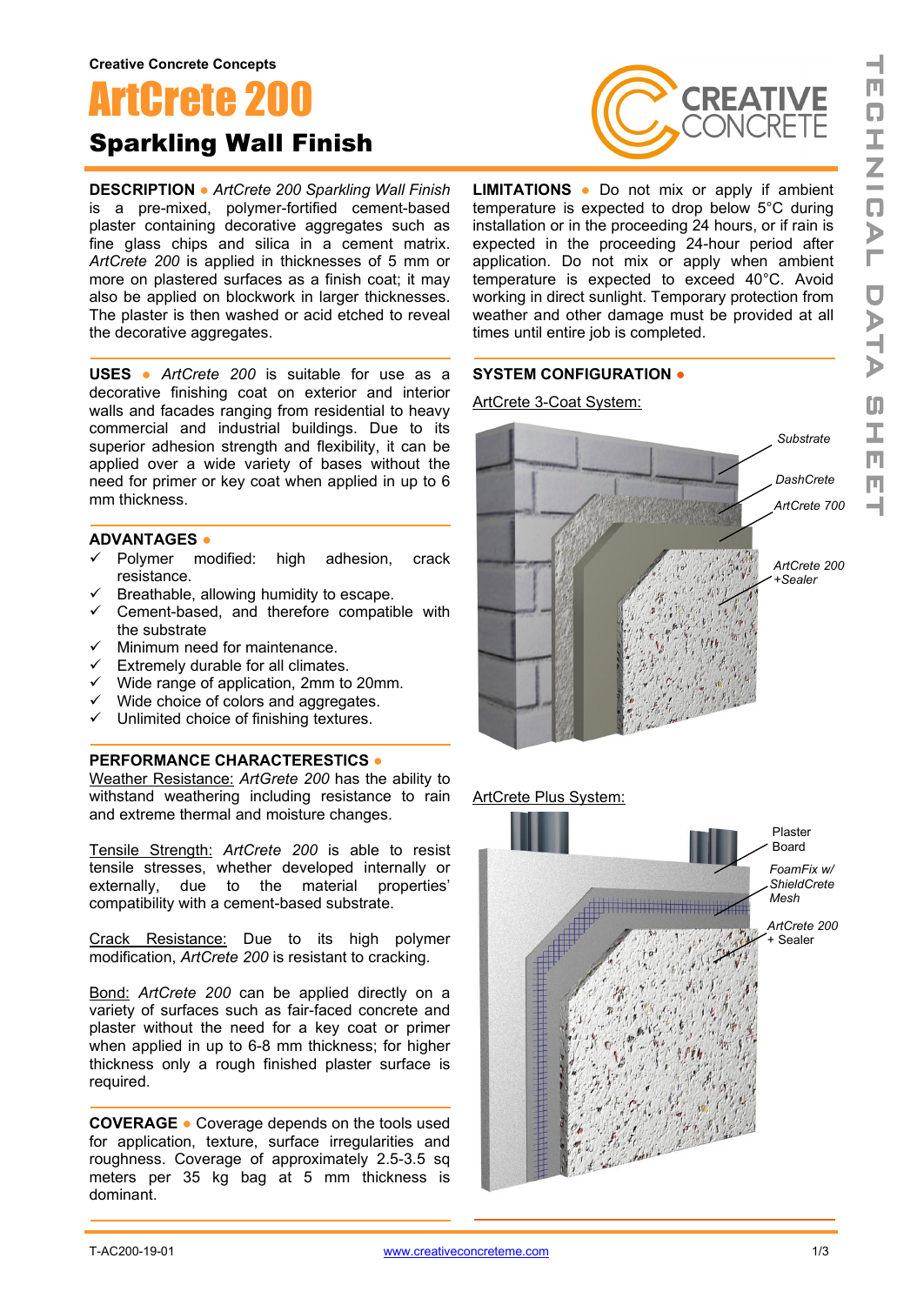## ArtCrete 200 Spakling Wall Finish



### **TECHNICAL DATA ●**

| Test                                                | <b>Result</b> |
|-----------------------------------------------------|---------------|
| Flexural Strength ASTM C 348                        |               |
| 7 days                                              | 3.5 MPa       |
| 28 days                                             | 6.2 MPa       |
| Compressive Strength ASTM C 109                     |               |
| 7 days                                              | 8.1 MPa       |
| 28 days                                             | 12.9 MPa      |
| Coefficient of Thermal Expansion<br>ASTM C 531:2000 | 5.7 x 10 $-6$ |
| Wetting Expansion ASTM C 157                        |               |
| Water storage @ 28 days                             | 0.029%        |
| Water storage @ 56 days                             | 0.048%        |
| Drying Shrinkage ASTM C 531:2000                    | 0.147%        |

*Note: properties dependant on size and physical properties of aggregates used.*

**SURFACE PREPARATION ●** Any paint, coatings, curing agents, or contamination on the substrate should be remove before application of *ArtCrete 200*, preferably by mechanical means. Adhesion of *ArtCrete 200* requires only an absorbent surface, therefore *ArtCrete 200* is compatible with masonry surfaces and can be applied on an array of bases: block, brick, plaster, gypsum board, and wood panels. All bases should be sufficiently rigid, clean of any surface contamination that may prevent good suction. High gloss, or low absorption surfaces can be made more receptive by mechanical means.

To reduce material consumption, the base should be straight, true to line, and plane. Misalignment of substrate can be corrected with *ArtCrete 700 Brown Coat Ready Mix Plaster* or *FoamFix ST Base Coat*.

**MIXING ●** Mixing should be done by a mechanical method, preferably with a paddle type mixer. Drill mounted jiffy type mixers can also be used. Always add clean potable water first. Mixing duration should last for 3 to 5 minutes to insure proper color and material dispersion within the mix. Typically, one 25 kg bag will require 5.5-6.5 liters of water depending on the type of aggregates used, though the plasterer can best judge the required consistency depending on the desired finish, while observing its workability and the degree of bonding to the substrate. However, care should be taken not to exceed 7.5 liters of water per 25 kg bag.

**APPLICATION ●** Surface Application: *ArtCrete 200* can be applied by hand or machine directly to plastered surfaces. The minimum application thickness is governed by the size of the aggregates, but for most cases the minimum application thickness is around 5 mm. A rough finished plaster or scratch coat is the preferred surface.

Use a rounded-ends steel trowel to apply the mixed material on the surface, while applying sufficient pressure to insure good compaction and contact with

the substrate. Pass the steel trowel quickly over the surface of the render to spread the material to the desired thickness. Allow the render to set for a few minutes then float with a sponge float to allow air pockets to escape and compact the material. Then start the troweling the surface smooth progressively as it hardens to achieve a smooth texture. DO NOT WATER CURE.

Aggregate Exposure: *ArtCrete 200* ultimate brilliance is achieved by exposing the decorative aggregates. A variety of methods can be used for the exposure depending on texture, project, and climate. Acid etching produces the highest sparkle while maintaining the most original finished texture. Allow the finished surface to cure a minimum of 24 hours, depending on ambient conditions, before the etching operation. The etching process should be carried out at a time when only the thin cement film covering the aggregates is removed without creating pinholes and voids in the surface. Interior applications require a minimum of 72 hours curing, while in some hot weather exterior applications etching can be carried out as soon as 6 hours after application. Prolonged waiting periods will make the surface very hard to expose, and repeated etching applications will be required to produce enough sparkle.

Only use diluted Hydrochloric Acid (Muriatic Acid) and an acid resistant brush. Protect all surrounding areas and avoid contact with metal. Make sure to wear protective gloves and proper eyewear anytime in contact with all types of acids. Dampen the dry render surface first by light spraying. Work the surface from the top while constantly scrubbing. Make sure the acid does not runoff the surface which will create undesired lines. The use of *A-Z AcidGel* prevents runoffs and requires less scrubbing. Once the desired sparkle is achieved the surface and all surrounding areas must be sufficiently flushed with generous amounts of clean water. Care must be taken to insure all acid is neutralized and flushed down to a proper drain. Acid neutralization may be achieved by spraying the surface with liberal amounts of clean water containing a pH neutralizer such as baking soda (500 gm baking soda to 20 liters of water) with a hand-pump sprayer. The final sparkle will appear after the surface dries.

Light Sand Blasting can be used on open large projects, but a minimum application thickness of 8mm is required and a curing time of not less than 14 days.

**CURING ●** *ArtCrete 200* is designed to be air cured only. Moist curing should be applied to the base coat only and continued until the application of *ArtCrete 200*. If it is hot, dry and or windy, the plaster should be moistened and covered with polyethylene plastic sheeting. The use of curing agents such as *A-Z 100 Curing Agent* is NOT recommended as it will alter the final appearance of *ArtCrete 200*.